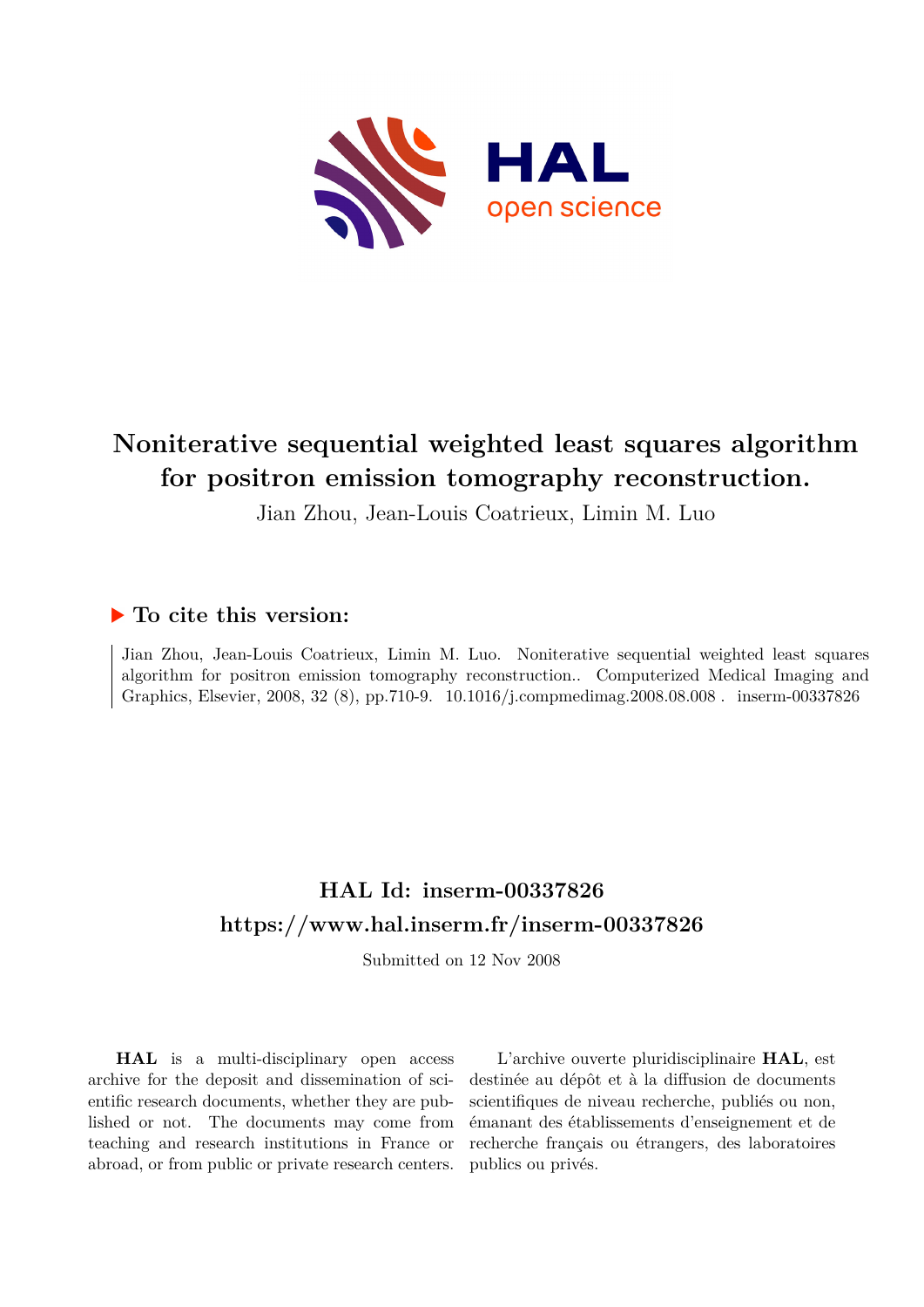# Noniterative Sequential Weighted Least Squares Algorithm for Positron Emission Tomography Reconstruction

Jian ZHOU<sup>1,2,3,4</sup>, Jean-Louis COATRIEUX<sup>2,3,4</sup>, and Limin LUO<sup>1,4</sup>

<sup>1</sup>Laboratory of Image Science and Technology, Southeast University, 210096, China 2 INSERM U642, Rennes, F-35000, France

<sup>3</sup>Université de Rennes 1, LTSI, Rennes, F-35000, France

<sup>4</sup>Centre de Recherche en Information Biomedicale Sino-francais (CRIBs), Rennes, France

#### Abstract

This paper proposes a new sequential weighted least squares (SWLS) method for positron emission tomography (PET) reconstruction. The SWLS algorithm is noniterative and can be considered as equivalent to the penalized WLS method under certain initial conditions. However, a full implementation of SWLS is computationally intensive. To overcome this problem, we propose a simplified SWLS as a reasonable alternative to the SWLS. The performance of this SWLS method is evaluated in experiments using both simulated and clinical data. The results show that the method can be advantageously compared with the original SWLS both in computation time and reconstruction quality.

*Keywords:* image reconstruction, emission tomography, weighted least squares, sequential.

#### I. INTRODUCTION

In modern PET scan systems, data corrections, e.g., for the effects of accidental coincidence (AC) event, have become necessary to yield PET image with accurate quantification of radiotracer activity. The consequence is that the precorrected data are no longer Poisson. The exact likelihood function describing the resulting data is difficult to work with. Therefore, it has been suggested that minimization of a weighted least squares (WLS) functional can be used [1]. Nevertheless, it is well known that tomography reconstruction is an ill-posed problem. As a result, a regularization or penalization method is usually recommended to stabilize the above WLS estimate. The corresponding estimation is called the penalized WLS estimation (PWLS).

Many investigators approach the PWLS estimate using iterative algorithms, which include, for example, the expectation-maximization (EM) algorithm [2][3], the gradient-based algorithm [4]–[8] and the coordinate-descent based algorithm [1][9]–[11] (the latter two are similar to some extent). All of them start with an initial guess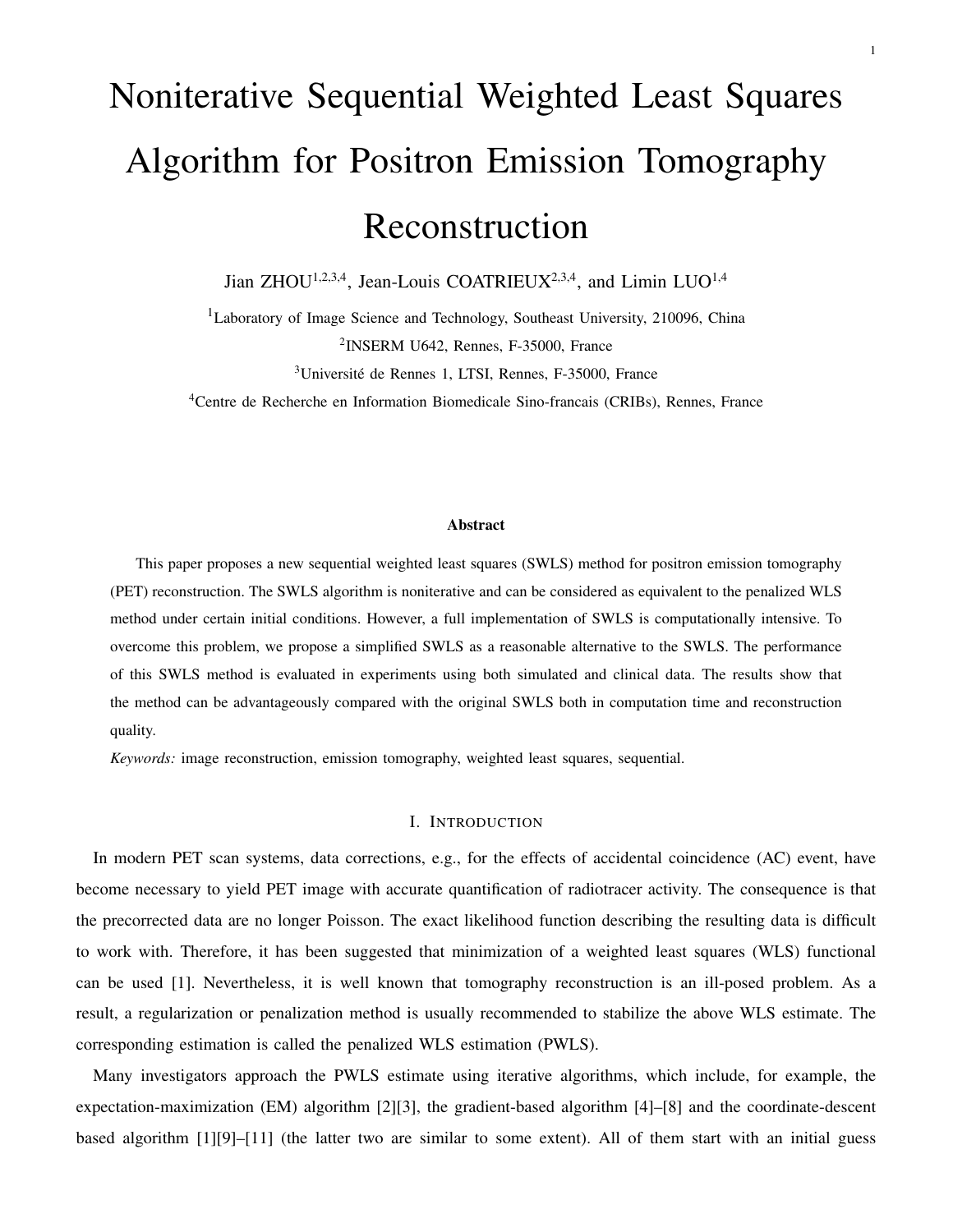and then perform image updating iteratively until reaching some specified stopping criterions. But how to setup stopping criterions in some circumstances is not trivial [12]. Moreover, how fast to approach the required estimate depends on the convergent rate of the used iterative algorithm. The coordinate-descent algorithm usually offers more convergent rate than the EM or gradient-based algorithms. However, as pointed out in [3][11], this is likely at the cost of computational time.

In this paper, we develop a noniterative algorithm for the PWLS estimation. In [13], we have reported a sequential WLS (SWLS) method in which the data acquisition has been assumed to be a time related procedure. Although it is treated as an iterative method, the basic principle of SWLS based on the temporal filtering is noniterative. The SWLS method computes the image estimate using a block recursion procedure, which processes one block of data for every recursion and then proceeds to the next until all blocks are explored. The strategy is similar to the ordered-subsets (OS) technique (or block iteration) [14] in which each iteration consists of several sub-iterations and each sub-iteration uses only partial information of the measured data. The difference is that the blocks used in SWLS can not be overlapped. If one views data blocks as a time series, SWLS is then equivalent to the special Kalman filtering in which radioactivities (or the *states* in context of the theory of Kalman filtering) are supposed to be temporally unchanged. Such temporal filtering also has a strong relation to the PWLS method. Here, we will explore this relation by comparing the SWLS estimate with the corresponding PWLS estimate.

Unfortunately, like the Kalman filtering, SWLS suffers from the so-called "curse of dimensionality" which is caused by a major increase in computational complexity duo to the high dimension state or observation space. This problem is known to be difficult and usually task dependent. There are mainly two strategies that can be adopted. The first uses efficient numerical algorithms: an excellent overview of some solutions can be found out in [15]. The second way is to seek a suboptimal solution. This relies on our *a priori* knowledge about the problem being addressed, in order to find out some tradeoffs between performance and computational cost. In this paper, we consider the latter option and we propose a general strategy for the required suboptimal solution. We also discuss in detail a particular simplified SWLS approach for the problem of PET reconstruction.

The remaining of this paper is organized as follows. Section 2 briefly reviews PWLS and SWLS methods, which is followed by the development and implementation of simplified SWLS. In section 3, experiments are conducted by comparing SWLS's using both simulated data and clinical raw data. The results are given in section 4. Finally, in section 5, we conclude the paper and sketch the works in progress.

#### II. METHOD

#### *A. The PWLS and sequential WLS estimation*

Without loss of generality, let us consider the problem of two-dimensional PET image reconstruction. Denote  $\lambda = [\lambda_1,\ldots,\lambda_p]^{\prime} \in \mathbb{R}^p$  as the unknown radioactivity distribution image vector that is to be reconstructed from the precorrected measurement vector  $Y = [Y_1, \ldots, Y_N]' \in \mathbb{R}^N$ , where the prime denotes vector or matrix transpose.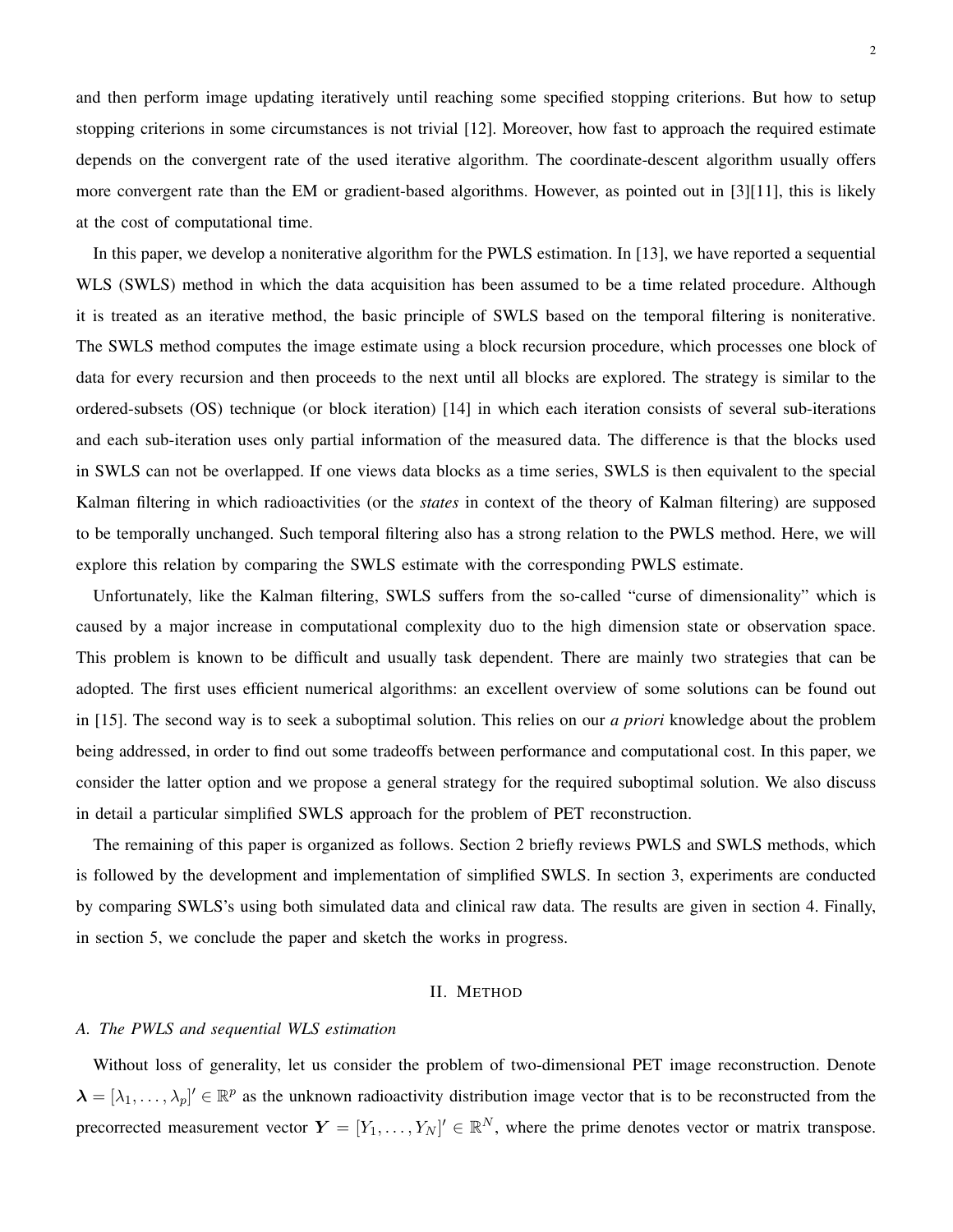The WLS objective function is as follows:

$$
\frac{1}{2}(\mathbf{Y} - \mathbf{A}\boldsymbol{\lambda})' \mathbf{W} (\mathbf{Y} - \mathbf{A}\boldsymbol{\lambda})
$$
 (1)

where A is the system matrix. The weighting matrix W is diagonal with ith entry  $\sigma_i^{-2}$  $i^2$ . Here,  $\sigma_i^2$  is an estimate of the variance of the *i*th precorrected measurement  $Y_i$ .

A simple but efficient penalty function that is often used in PET is the quadratic penalty:

$$
\mathcal{R}(\lambda) = \frac{1}{2}\lambda' R \lambda \tag{2}
$$

in which  $\bf{R}$  is a well selected weighting matrix. This penalty has proven adequate to yield PET image reconstruction with satisfactory quality (see [1] for example). The PWLS estimate is achieved by minimizing the following objective function:

$$
\frac{1}{2}(\mathbf{Y}-\mathbf{A}\boldsymbol{\lambda})'\mathbf{W}(\mathbf{Y}-\mathbf{A}\boldsymbol{\lambda})+\beta\mathcal{R}(\boldsymbol{\lambda}).
$$
\n(3)

where the adjustable parameter  $\beta$  controls the strength of penalization. It has the closed-form expression:

$$
\hat{\lambda}_{\text{PWLS}} = (\boldsymbol{F} + \beta \boldsymbol{R})^{-1} \boldsymbol{A}' \boldsymbol{W} \boldsymbol{Y} \tag{4}
$$

with F the Fisher information matrix:  $F = A'WA$ .

According to the SWLS method [13], we partition the measurement data into M nonoverlapped blocks and denote  $Y_m$  the mth block. Then  $Y = [Y'_1 \mid Y'_2 \mid \ldots \mid Y'_M]'$ . The block size can be arbitrary chosen but in this paper we only consider the normal case where each block has the same size  $\ell \times 1$  (where  $\ell = N/M$ ). Using similar notation, we further define the partitioned system matrix:  $A = [A'_1 \mid A'_2 \mid \ldots \mid A'_M]'$  with  $A_m$  the  $\ell \times p$ matrix representing the partial projection operator corresponding to each partial measurement data  $Y_m$ . Also we can rewrite the weight matrixing as  $W = [W'_1 | W'_2 | \dots | W'_M]'$  in which  $W_m$  is a  $\ell \times \ell$  diagonal weighing matrix of  $Y_m$ .

The SWLS method assumes that there is a known prior covariance<sup>1</sup>  $P_0$  and a starting estimate  $\hat{\lambda}_0$ . Then, it performs the recursion for  $m = 1, 2, \ldots, M$ :

$$
\hat{\boldsymbol{\lambda}}_m = \hat{\boldsymbol{\lambda}}_{m-1} + \boldsymbol{K}_m (\boldsymbol{Y}_m - \boldsymbol{A}_m \hat{\boldsymbol{\lambda}}_{m-1})
$$
\n(5)

where  $K_m$  ( $p \times l$ ) is calculated by

$$
K_m = P_{m-1}A'_m(A_mP_{m-1}A'_m + W_m^{-1})^{-1}
$$
\n(6)

and

$$
P_m = (I_p - K_m A_m) P_{m-1} \tag{7}
$$

where  $I_p$  is the  $p \times p$  identity matrix. The SWLS estimate, denoted by  $\hat{\lambda}_{\rm SWLS}$ , can be obtained after a fully M-block recursion, i.e.,  $\hat{\lambda}_{\text{SWLS}} = \hat{\lambda}_M$ .

<sup>1</sup>Note that the covariance here, as we can show, does not mean actually the covariance of image estimate. We use this notation in order to be consistent with some early literatures, e.g., [16].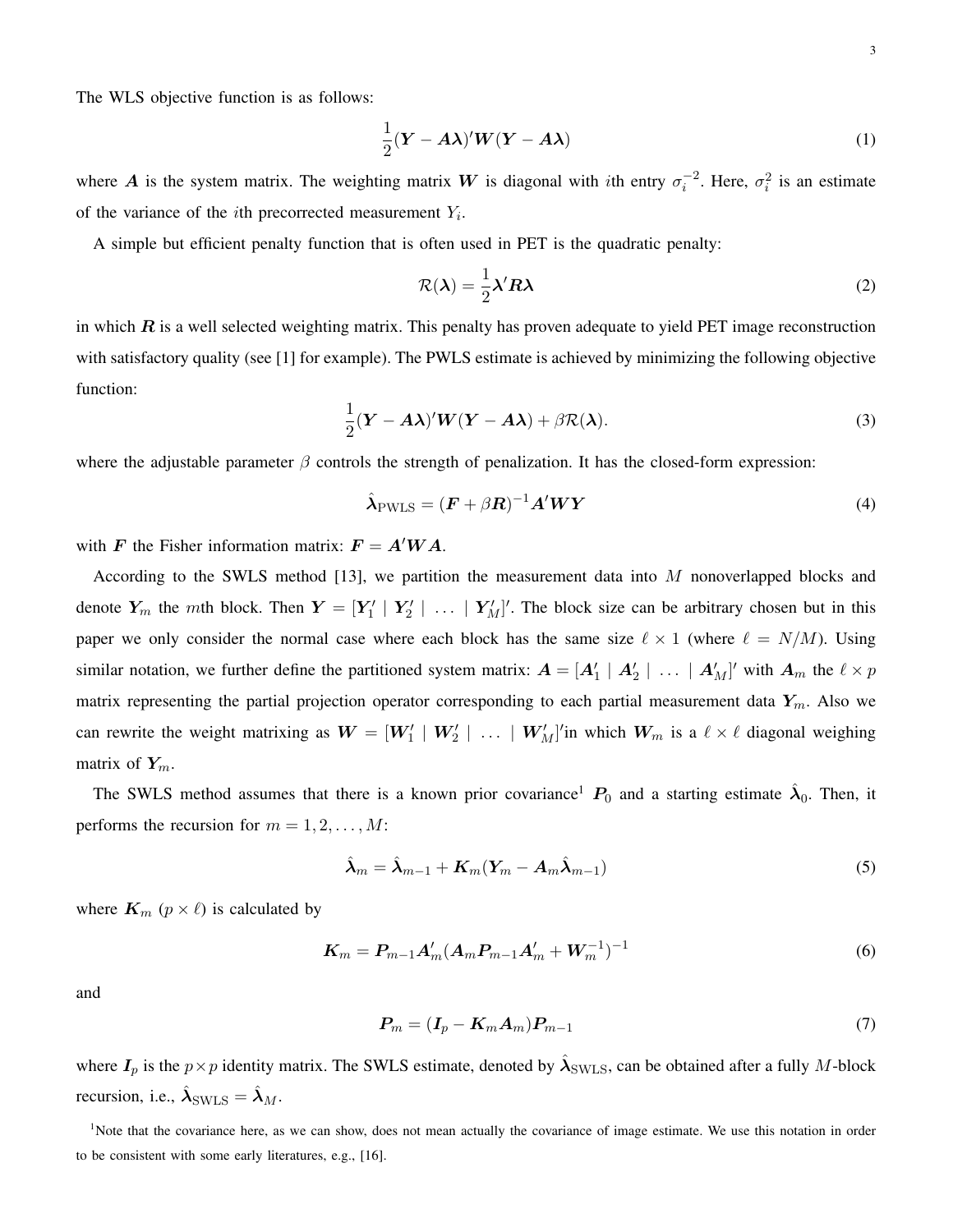The properties of SWLS are derived in appendix. It can be shown that the SWLS estimate is equivalent to the PWLS estimate when we start with an appropriate initial guess of covariance  $P_0$ .

#### *B. Simplified SWLS estimation*

When using the SWLS method, there are two bottlenecks worth to mention: the calculation of  $K_m$  and the updating of covariance  $P_m$ .  $K_m$  is called the gain in Kalman filtering theory. To compute this gain, we can rewrite it as:

$$
K_m(A_m P_{m-1} A'_m + W_m^{-1}) = P_{m-1} A'_m.
$$
\n(8)

Because  $(A_mP_{m-1}A'_m + W_m^{-1})$  is always positive definite, the above equation can be solved efficiently using Gaussian elimination method. Moreover, notice that  $(A_mP_{m-1}A'_m+W_m^{-1})$  is a  $\ell\times\ell$  matrix which depends on the size of the  $Y_m$  blocks. Thus the smaller the block size, the lower the computational cost will be.

However,  $P_m$  is a full matrix for which either to compute or to save has turned out to be the real bottleneck of the SWLS algorithm (see the review in [15]). For example, the Carlson's square-root filter suggested using a Cholesky factorized covariance  $P_m$  but the storage of one of Cholesky triangular matrices costs half the storage of  $P_m$ , which for large dimensional problem is still expensive. For this reason, we prefer seeking a suboptimal SWLS algorithm.

The property 3 (see Appendix) shows that the SWLS estimate has a closed-form solution which depends on the final covariance  $P_M$  (here we suppose that the initial image is zero so that SWLS is equivalent to PWLS). The key feature of our simplified SWLS estimation is to find out an approximation  $P_M$  in place of  $P_M$ . This is similar to a pseudo-inversion method. Examining the structure of  $P_M$  is critical to design the required approximation. To visualize this, Fig. 1 shows the various matrices for a toy PET problem (refer to [17]). We see that due to the typical tomography response,  $\vec{F}$  is mainly concentrated about its diagonal. This property plays a central role. In fact,  $P_M$ , nearly diagonal, is called the deblurring matrix. One of its kernels is shown in Fig. 1(c) using a 2D visualization with (d) and (e) the corresponding horizontal and vertical profiles. A quick look at such  $P_M$  points out that we can possibly use another  $\tilde{P}_M$  with a local compact support kernel in place of  $P_M$ , or more specifically, we seek  $\tilde{P}_M$  that satisfies:

$$
\tilde{P}_M[j,k] \approx P_M[j,k], \quad \text{dist}(j,k) \le r \tag{9}
$$

and  $\tilde{P}_M[j,k] = 0$  otherwise. Here,  $\tilde{P}_M[j,k]$  denotes the jth row and kth column element of  $\tilde{P}_M$ ; dist $(j,k)$ , the Euclidean distance between the jth and the kth pixel;  $r \geq 0$  is the radius of the local support. Notice that when r is small, the resulting  $\ddot{P}_m$  is a band matrix that requires relatively lower storage cost.

In properties 1 and 2, we have shown that the covariance is accumulated when propagated recursively. Our simplified approach, thus, attempts to keep the band structure of each  $P_m$  throughout the progress of covariance propagation. To compute the corresponding estimate, we adapt the same image update (5) as the SWLS algorithm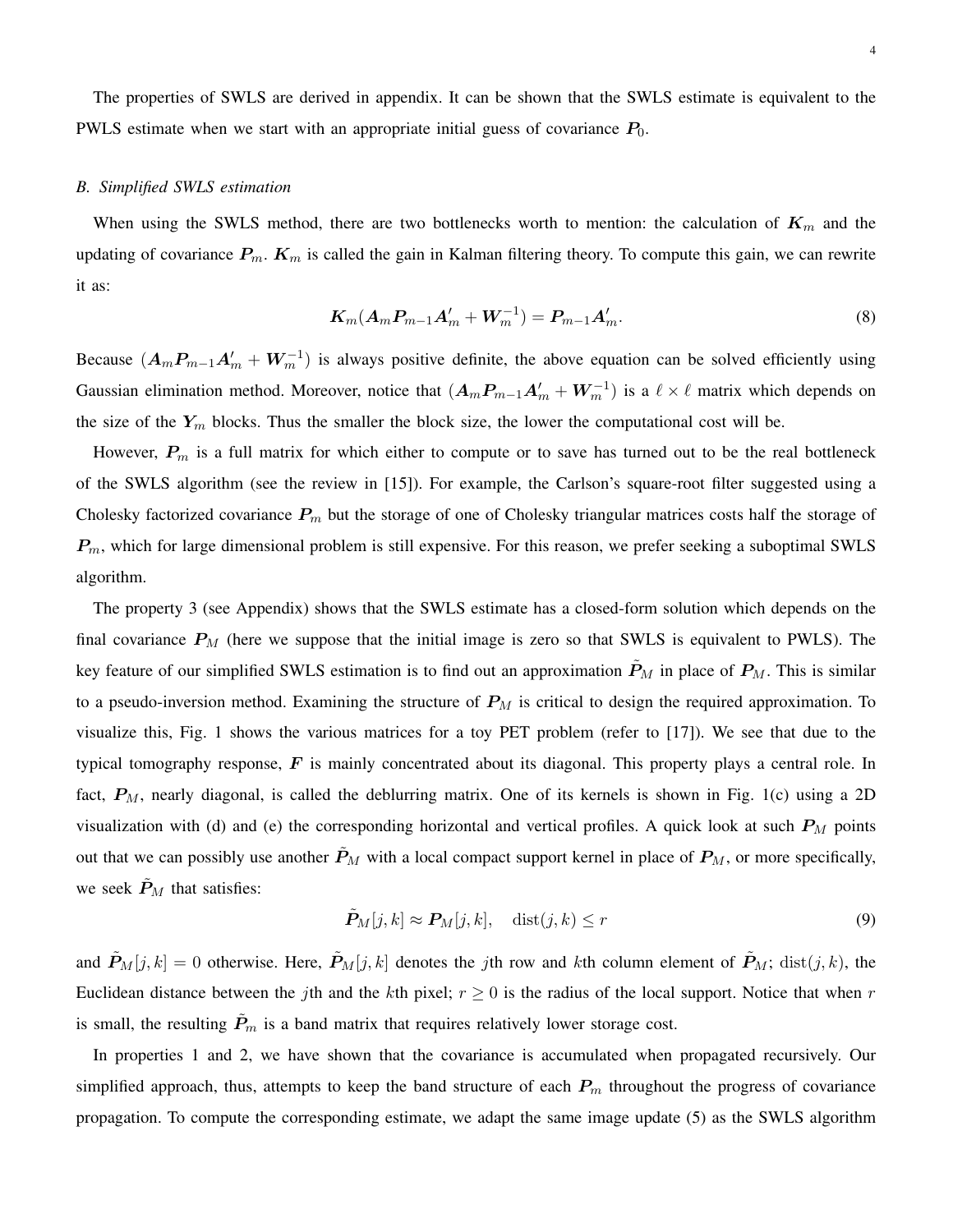but we compute another suboptimal  $\tilde{K}_m$  using

$$
\tilde{K}_m = \tilde{P}_{m-1} A'_m (A_m \tilde{P}_{m-1} A'_i + W_m^{-1})^{-1}
$$
\n(10)

in which  $\tilde{P}_m$  is given by

$$
\tilde{P}_m = \mathcal{B}^r \left( (I_p - \tilde{K}_m A_m) \tilde{P}_{m-1} \right)
$$
\n(11)

where the operator  $\mathcal{B}^r(X)$  outputs a band matrix with the same size as X while preserving only X's elements that fulfills dist $(j, k) \leq r, \forall j, k$ .

Since  $\tilde{P}_{m-1}$  is banded, the left hand side of (11) also leads to

$$
\mathcal{B}^r \left( (I_p - \tilde{K}_m A_m) \tilde{P}_{m-1} \right) = \tilde{P}_{m-1} - \mathcal{B}^r \left( \tilde{K}_m A_m \tilde{P}_{m-1} \right)
$$
  

$$
= \tilde{P}_{m-1} - \mathcal{B}^r \left( \tilde{P}_{m-1} A'_m (A_m \tilde{P}_{m-1} A'_m + W_m^{-1})^{-1} A_m \tilde{P}_{m-1} \right).
$$
 (12)

In this case, the implementation of  $\mathcal{B}^r$  provides an efficient algorithm without need of inversion. Taking  $r = 0$  as an example, we can use the following solution:

- 1) Compute  $v_j = A_m \tilde{P}_{m-1} e_j$  where  $e_j$  denotes the jth unit vector of length p;
- 2) Solve the equation  $(A_m \tilde{P}_{m-1} A'_m + W_m^{-1}) u_j = v_j$  using, e.g., the Gaussian elimination method;
- 3) Output the value of the *j*th diagonal entry:  $v'_j u_j$ .

A slight modification of the above steps can be also used for  $r > 0$ .

In this paper, a particular case of simplified SWLS method can be obtained by letting  $M = N$  together with  $r = 0$ . In that case,  $Y_m$  is a scalar,  $A_m$  becomes a  $1 \times p$  row vector while  $\tilde{P}_m$  reduces to a diagonal matrix. Then, it can be shown that

$$
\hat{\boldsymbol{\lambda}}_m = \hat{\boldsymbol{\lambda}}_{m-1} + \frac{1}{(\boldsymbol{A}_m \tilde{\boldsymbol{P}}_{m-1} \boldsymbol{A}'_m + \sigma_m^2)} \tilde{\boldsymbol{P}}_{m-1} \boldsymbol{A}'_m (\boldsymbol{Y}_m - \boldsymbol{A}_m \hat{\boldsymbol{\lambda}}_{m-1})
$$
(13)

with

$$
\tilde{P}_m = \tilde{P}_{m-1} - \frac{1}{(A_m \tilde{P}_{m-1} A'_m + \sigma_m^2)} \mathcal{B}^0 \{ \tilde{P}_{m-1} A'_m A_m \tilde{P}_{m-1} \}
$$
(14)

or in a simple elementwise notation

$$
\tilde{P}_{m}[j,j] = \tilde{P}_{m-1}[j,j] - \frac{\tilde{P}_{m-1}^{2}[j,j]A_{m}^{2}[1,j]}{\sum_{l=1}^{p} A_{m}^{2}[1,l] \tilde{P}_{m-1}[l,l] + \sigma_{m}^{2}}, \quad j = 1, \ldots, p.
$$
\n(15)

We see that the image updating (13) in the simplified approach is performed in terms of single line of response (i.e.,  $Y_m$ ). This is similar to the well-known ART (algebraic reconstruction technique) iteration method. In fact, assuming that the image is an homogeneous random field and  $\sigma_m^2$  tends to be zero, we can show that

$$
\hat{\boldsymbol{\lambda}}_m = \hat{\boldsymbol{\lambda}}_{m-1} + \frac{1}{\boldsymbol{A}_m \boldsymbol{A}_m'} \boldsymbol{A}_m' (\boldsymbol{Y}_m - \boldsymbol{A}_m \hat{\boldsymbol{\lambda}}_{m-1})
$$
(16)

which is exactly the iteration formula of ART. Thus, from this point of view, the proposed SWLS method can be an extension of ART, which takes the measurement statistics into account.

The computational complexity of the simplified SWLS is much lower than the original one. As for the covariance update, it can be shown that a full iteration of SWLS costs at least  $(\frac{3}{2})$  $\frac{3}{2}p^2 + \frac{5}{2}$  $\frac{5}{2}p+1 \times N$  flops while only  $(4p+1) \times N$ flops are used in the simplified approach.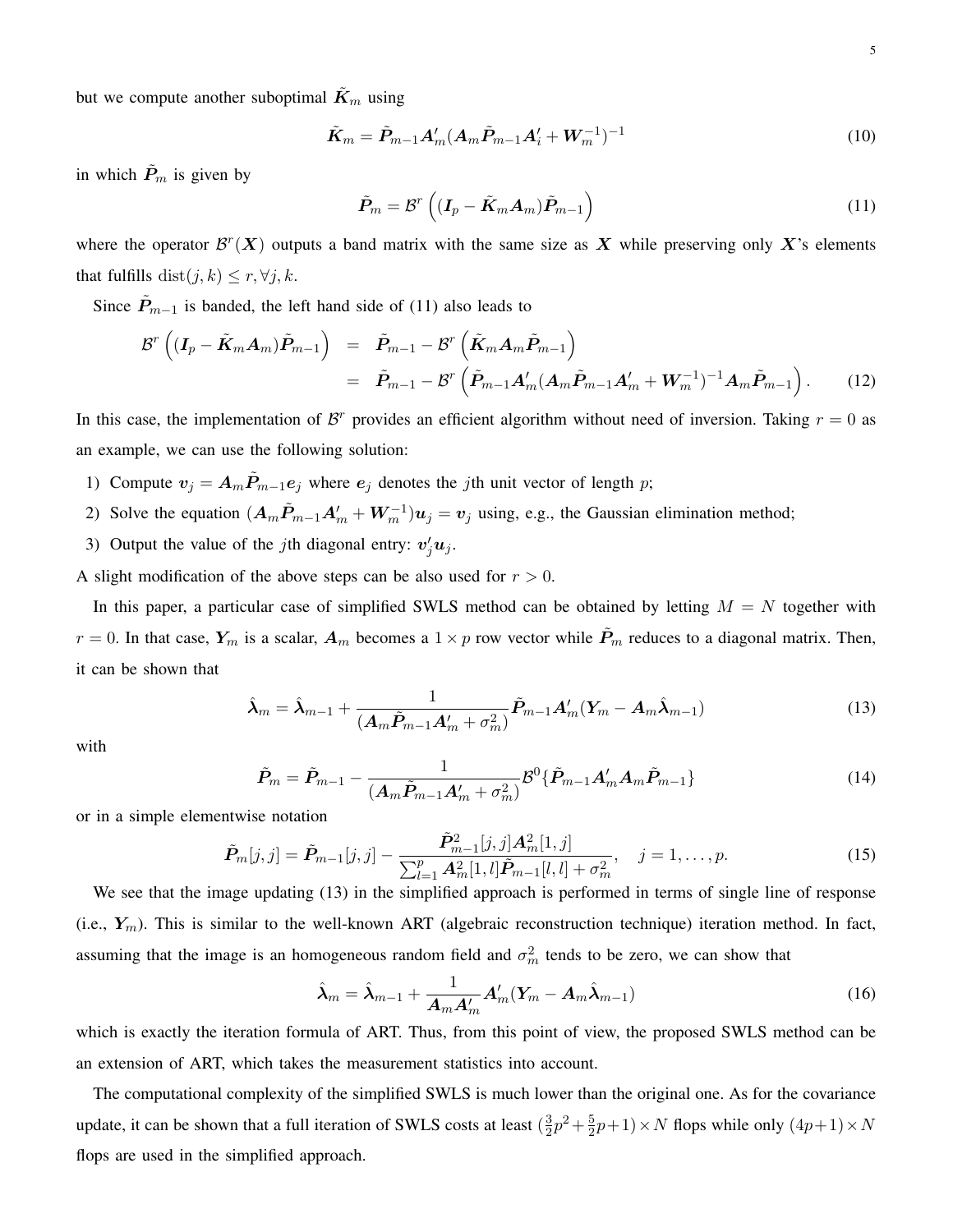#### III. EXPERIMENTS

In this section, we evaluate the performance of our proposed SWLS methods. Since SWLS and PWLS are theoretically equivalent, our comparisons are mainly conducted between the SWLS algorithm and the simplified SWLS algorithm. Both simulated phantom data and clinical real PET raw data have been considered.

#### *A. Materials*

The phantom used in our experiments is a  $32 \times 32$  emission image (shown in Fig. 2(a)) and similar to the one used in [17] , which has intensities of 2, 5, and 10 in the cold disk (right), background ellipse, and hot disk (left), respectively. The sinogram data have 32 projection angles equally covering 180◦ and 34 projection bins per angle with a sampling distance of one pixel. We used pseudo-random log-normal variants with a standard deviation of 0.3 (based on empirical fits to the logarithm of measured efficiency normalization factors) to simulate detector pairs with nonuniform detector efficiencies. The sinogram was then globally scaled into three kinds of mean sum of true events: 100K, 1M and 10M, which corresponded to the low, medium and high level of photon counts respectively. For each sinogram, we generated  $L = 1000$  realizations of AC precorrected sinogram measurements using pseudo-random Poisson variants according to Fessler's formula (see (13) in [1]):

$$
Y_i \sim c_i \left\{ \text{Poisson} \left\{ c_i^{-1} (\bar{Y}_i + a_i) \right\} - \text{Poisson} \left\{ c_i^{-1} a_i \right\} \right\} \tag{17}
$$

where  $c_i$  is the *i*th detector efficiency normalization factor,  $a_i$  is the mean AC contribution to the *i*th detector pair which corresponds to 5% random coincidences, and  $\bar{Y}_i$  is the mean of the *i*th detector pair measurement. Other factors such as attenuation were not simulated.

In the clinical study, PET raw data were measured by the multi-ring PET/CT scanner (CTI Siemens Biograph Sensation 16). The data acquisition started with the arrival of the radioactivity in the brain of a human volunteer and lasted for about 30 minutes. A total number of 47 image planes was generated. The sinograms ( $192 \times 192$ ) of the emission rate were stored for each plane. A normalization of detector efficiencies was performed using measurements obtained from a rotating line source prior to image reconstruction. Random coincidences were measured using the delayed time window method. The random coincidences measured in every detector pair were subtracted from the total number of coincidences detected by that pair. This resulted in the required precorrected data.

#### *B. Reconstruction*

We chose  $R$  being an identity matrix. The required PWLS estimate can then be called the minimum norm solution. Note that this penalization does not take the local smoothness information into account, thus the reconstruction can be less smoothing. An improved version using the same penalty to preserve local structures of reconstruction has been well investigated and validated for PET reconstruction in [18][19]. The matrix  $W$  was computed using Fessler's "data-plugin" technique [1]:  $\sigma_i^2 = \max\{Y_i, 1\}$ . The initial covariance  $P_0$  was given by  $(\beta \vec{R})^{-1}$  and  $\hat{\lambda}_0$ was chosen to be a zero vector so that the SWLS estimate (20) is the PWLS estimate (4) according to the property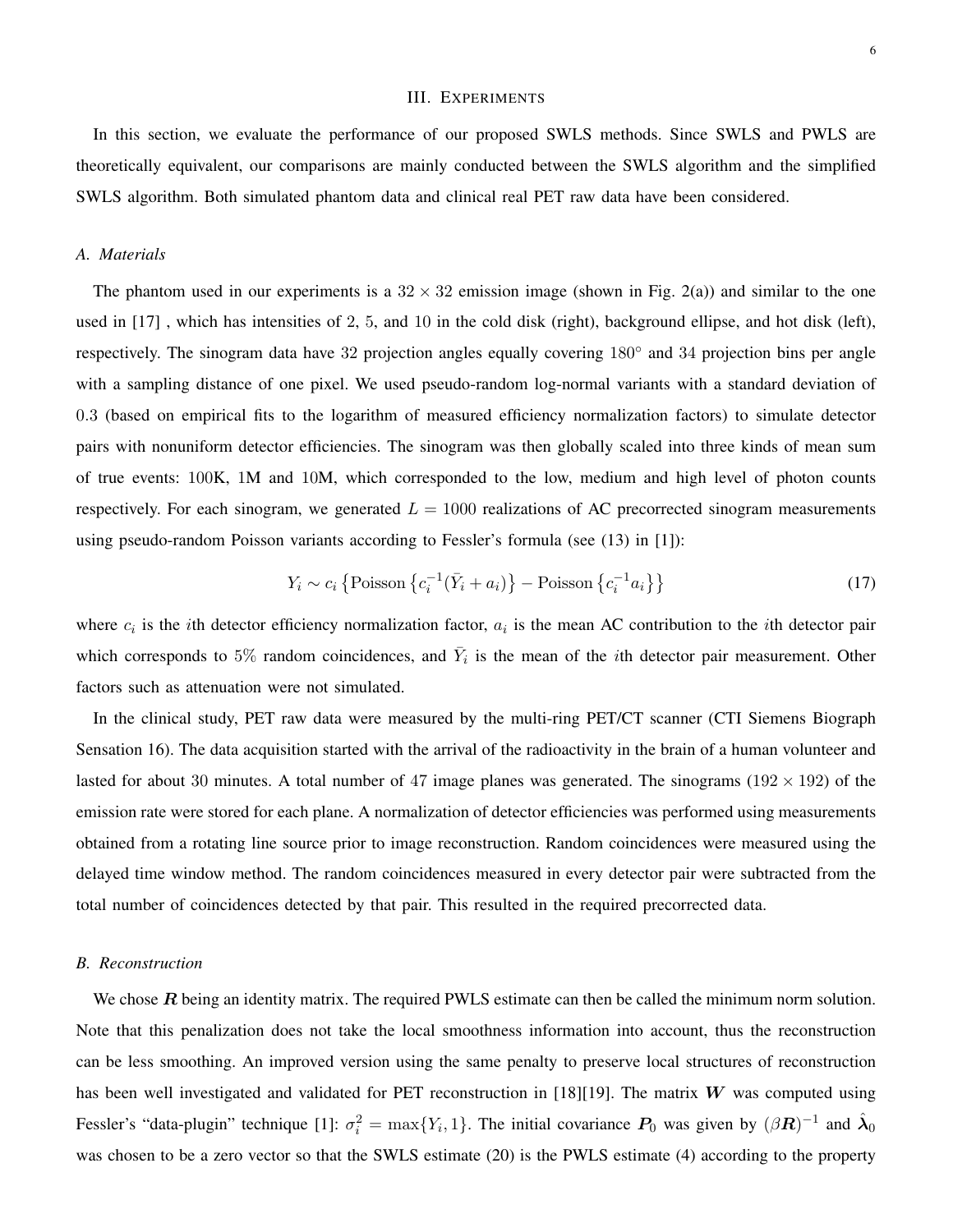3. We computed the required SWLS estimate using the algorithm shown in subsection 2.1. where  $M$  was set to  $N = 32 \times 32$ . The same configuration was also used for the proposed sub-SWLS algorithm.

For clinical data, due to the high data dimension, three iterative methods rather than the SWLS method were used to compute the penalized WLS image estimate: OSL (one-step-late) EM [20], conjugate-gradient (CG) and iterative coordinate-descent (ICD) [10]. They were compared with the noniterative algorithm in computational complexity. Note that the original OSL-EM algorithm was developed only for the Poisson data. To make it suitable for the non-Poisson data, the following modified iterative formula based on the shifted-Poisson model can be used [21]:

$$
\hat{\lambda}_j^{k+1} = \frac{\hat{\lambda}_j^k}{\sum_{i=1}^N \mathbf{A}[i,j] + \beta \hat{\lambda}_l^k} \sum_{i=1}^N \mathbf{A}[i,j] \frac{Y_i + 2a_i}{\sum_{l=1}^p \mathbf{A}[i,l] \hat{\lambda}_l^k + 2a_i}, \quad k = 1, 2, \dots
$$
\n(18)

where  $k$  denotes the iteration number. All iterative methods were applied with the same initial image.

#### *C. Evaluation*

To quantitatively evaluate the reconstruction performance of these methods, several criteria were used: root mean square error (RMSE) [13], bias-variance tradeoff, spatial resolution, and computational cost. Here, to evaluate the spatial resolution, three local impulses (see Fig. 2(b) where each impulse is defined by a value of 150) sampling the hot, cold and center background were also projected and added to the replicate data sets. Reconstruction of the impulses was obtained by subtracting the average reconstruction of the impulse-free data from the average reconstruction of the data containing the added impulses. A profile of the estimated impulse fitted with a standard Gaussian function. The computational cost measures the computational complexity in terms of the CPU time cost used by different methods through a complete reconstruction.

#### IV. RESULTS

Fig. 3 shows the RMSE changes generated by varying parameter  $\beta$  within the range  $[10^{-5}, 10^5]$ . As we can see, for relatively large  $\beta$ , curves are almost identical. This shows that both SWLS's have very close global performance. When  $\beta$  decreases, SWLS can be better than the simplified one but it degenerates quickly. This strange behavior is apparently due to the ill-posed nature of penalized WLS estimate that is in charge of the reconstruction when the strength of penalty becomes weak. Many investigators have early observed this character and discussed on how to obtain the optimal  $\beta$  offering the global best RMSE performance. This, however, is beyond the scope of this paper. In contrast, the simplified SWLS seems more robust than SWLS since it shows less sensitivity to the choice of  $\beta$ . In view of the global minimum RMSE, the simplified approach is close to SWLS when handling either the lowor medium-count PET raw data, while it seems likely suboptimal for high-count data as compared with the SWLS estimate.

Fig. 4 shows an example of reconstruction. Here the medium-count data set was used and  $\beta$  was set to 0.3. Notice that, in this case, SWLS is superior to the simplified SWLS in global RMSE performance. The results show no difference between two these SWLS's at least from the visual standpoint. The mean images are also close to each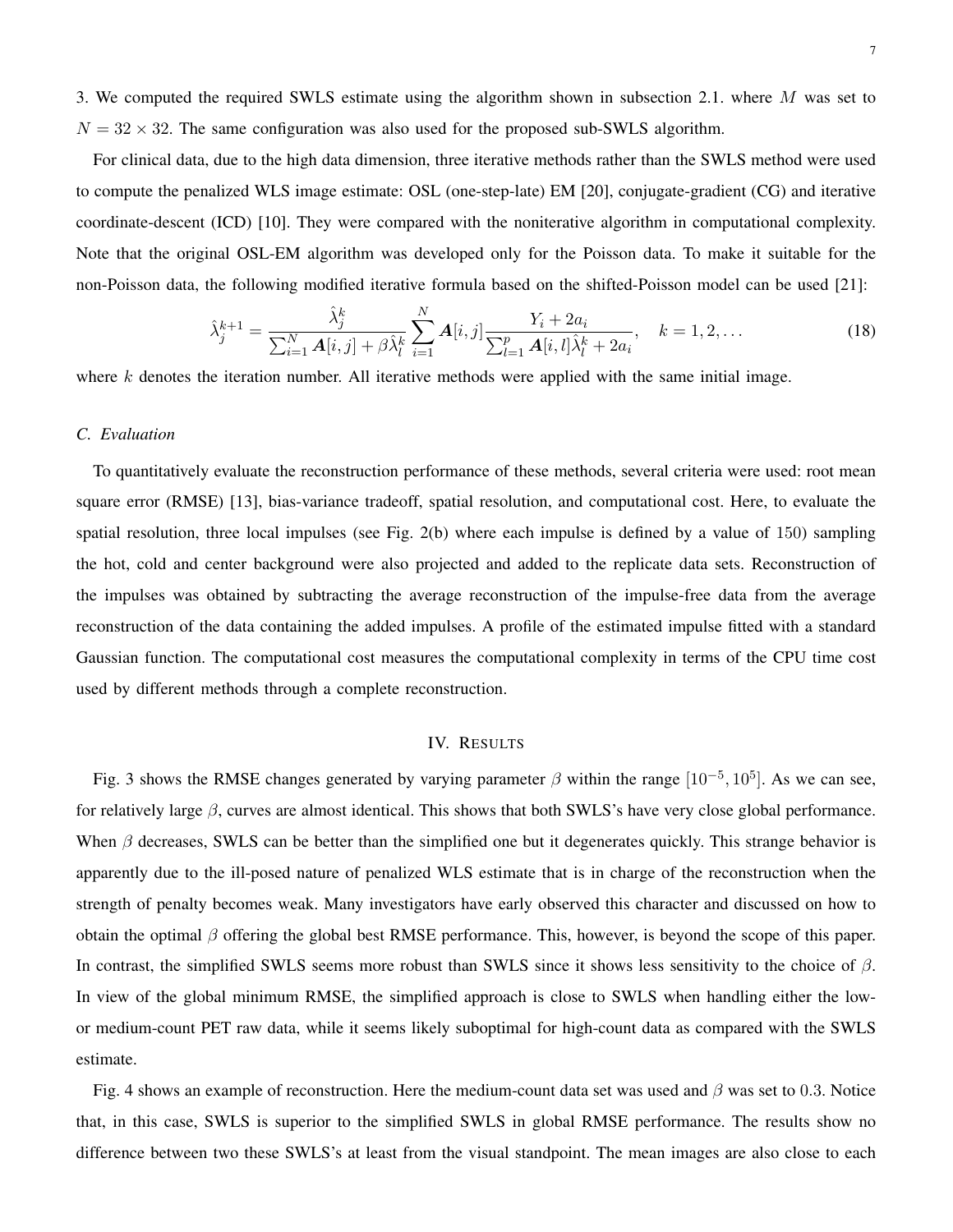other. A slight difference can be found out in the comparison of the central horizontal profiles of the mean images. However, two standard deviation images are apparently distinguished. This reveals that the simplified approach can produce even lower Std. Dev than SWLS.

Fig. 5 demonstrates the bias-variance tradeoff curves generated by SWLS and the simple version for three different noisy projection data sets. The first column in Fig. 5 shows the tradeoff for the hot region and the second column corresponds to the cold region. We see now that two SWLS's provide a similar tradeoff for region with high activity. The performance of the simplified SWLS is slightly better than SWLS since, for a given bias, the simplified SWLS offers relatively lower standard deviation than the original SWLS method (though there are some exceptions, this holds for a wide range of bias). For the cold region, there is a good agreement between the two tradeoff curves. This suggests that SWLS and the simplified SWLS are equivalent to a large extent, and that our suboptimal strategy for the covariance computation is likely an adequate approximation.

Fig. 6 shows central horizontal profiles of the local impulses estimated using different  $\beta$  values. Here, we only considered the medium activity data set since the spatial resolution property is usually characterized by the system (e.g., the strength of the employed smoothing penalty) instead of measurement. Again, the agreement between SWLS's is shown by a good overlap of the symbols. This reflects that two SWLS's are comparable in spatial resolution. Another worthy mention is that none of these methods can provide uniform resolution. Typically, regions with high activity have relatively lower resolution. This can be seen by comparing the magnitude of the local impulse profiles in Fig.6. Such resolution nonuniformity has been early noticed by others, and is usually caused by the specific nonstationary noise variances of the Poisson data. A modification to parameter  $\beta$  accounting for this noise character has proven useful to achieve relatively uniform resolution (see [17]). This however is not in the scope of this paper.

Fig. 7 shows the PET reconstructions using different methods with brain data. In this particular experiment, what we want to highlight are the quantitative performances as displayed in Tab. I. The number of iterations for OSL-EM and CG (20 iterations) has been defined in such a way that their computation time is close to that of the simplified SWLS. We used for ICD (which is converging faster but has higher complexity) only 5 iterations. Fig. 8 compares the final reconstructions from another real data example. In this case, we setup a stopping criterion:  $\|\hat{\lambda}^{k+1} - \hat{\lambda}^k\|/\|\hat{\lambda}^k\|$  < 10<sup>-10</sup> for all iterative algorithms to ensure the effective convergence. As we can see, it costs about more than one hundred iterations for OSL-EM and CG to reach the stopping criterion while for ICD it requires 22 iterations. The reconstructions seem quite similar to each other at least from the visual point of view. Here we chose  $\beta = 10.0$  so that all image reconstructions have relatively lower resolution (since the larger the  $\beta$ is, the smoother the image reconstruction would be). This indicates that our proposed simplified SWLS might have the same behavior as that of OSL-EM, CG and ICD. This comparison also shows the effectiveness of simplified SWLS and can be safely used as other methods for image reconstruction. In this paper, all codes were written in C++ on a personal computer with a 3.06GHz CPU and 512MBytes memory storage.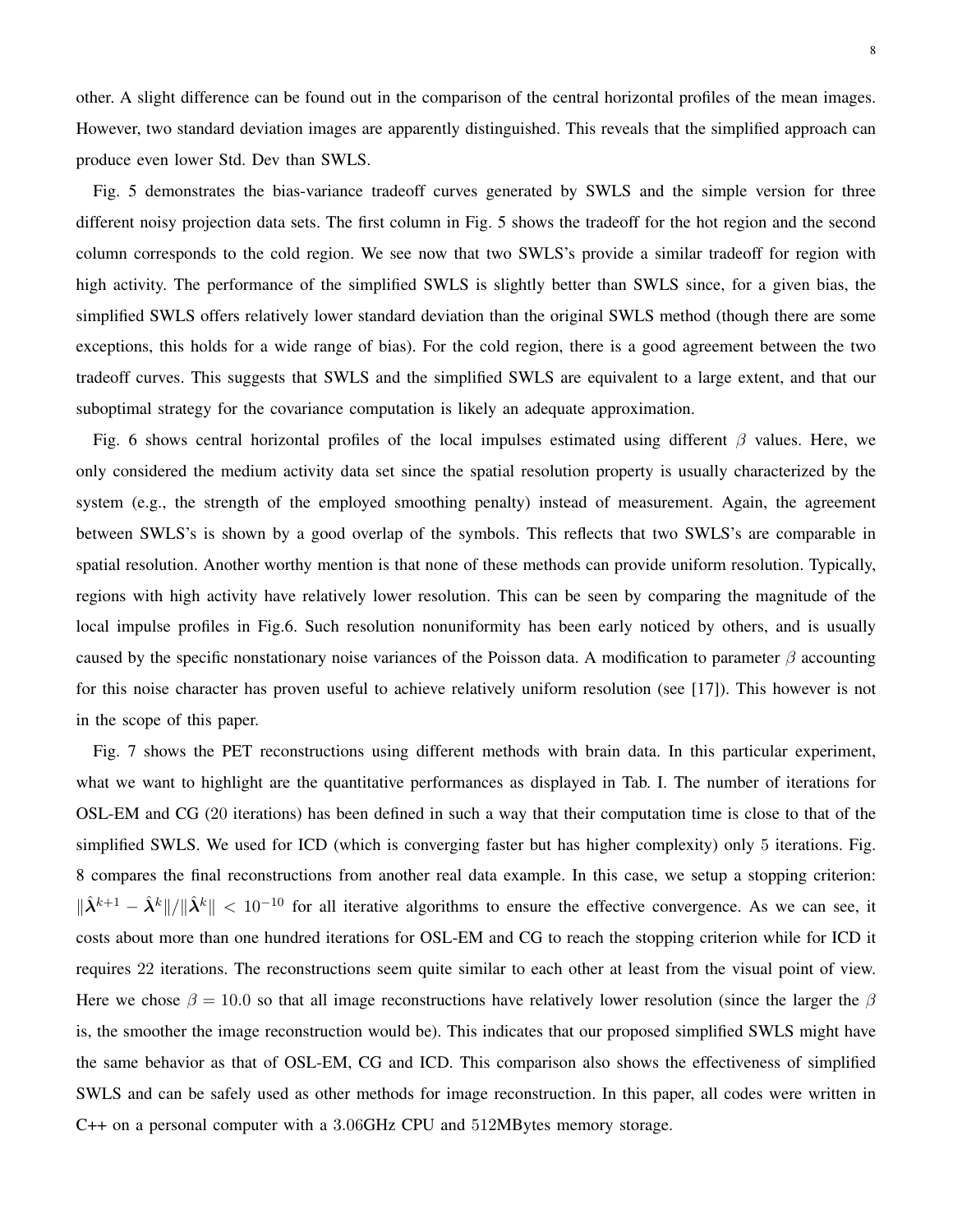#### V. DISCUSSION AND CONCLUSION

We have considered a PWLS estimate for PET systems that precorrects for AC events. We proposed the SWLS algorithm for minimizing that objective, and demonstrated that SWLS is indeed a PWLS estimation under properly selected initial estimate and *a priori* covariance. Although this algorithm is noniterative, its computational costs can be expensive. Instead of using alternative implementations, we sought a suboptimal solution in place of such SWLS estimate. This has been done by first exploring the structure of the covariance and then replacing it with a band approximation. The aim was to maintain the characteristics of the covariance while reducing burdens for both saving and computation. We have discussed one particular SWLS algorithm which can be viewed as an extension of ART. Quantitative comparisons to the original SWLS on a simulated phantom with hot and cold regions demonstrated that the performance of the simplified SWLS is comparable to SWLS. Although this SWLS algorithm may be suboptimal in preserving the global RMSE performance, the method appears to have some quantitative and qualitative advantages over SWLS. The required computation time compared with iterative algorithms in a clinical data study is nearing the realm of being practical for routine use.

In this work, the simplest form of the penalty function has been studied. Its advantage is that it leads to an analytical solution. Other non-quadratic penalty functions are of interest for SWLS and the simplified version and will be further studied. Our ongoing study is also aimed at extending the simplified approach to 3D PET reconstruction, where faster algorithm would be more desirable.

#### APPENDIX

Four properties of SWLS are depicted as follows.

*Property 1:* The *mth* covariance  $P_m = (P_0^{-1} + \sum_{j=1}^m A'_j W_j A_j)^{-1}$ .

*Proof:* To show this, we notice that:

$$
P_m = P_{m-1} - P_{m-1} A'_m (A_m P_{m-1} A'_m + W_m^{-1})^{-1} A_m P_{m-1}
$$
  
=  $(P_{m-1}^{-1} + A'_m W_m A_m)^{-1}$ . (19)

The second equality uses the Sherman-Morrison-Woodbury formula. Then, the property is derived by using (19) recursively.

Note that  $A'_m W_m A_m$  can be seen as the information matrix of estimating  $\lambda$  from the mth measurement block  $Y_m$ . This property means that the information is cumulated during the period of recursion.

A direct conclusion based on this property is that

*Property 2:* The *M*th covariance  $P_M = (F + P_0^{-1})^{-1}$ .

*Proof:* It is easy to show that 
$$
\sum_{j=1}^{M} A'_j W A_j = A' W A = F
$$
.

*Property 3:* The SWLS estimate  $\hat{\lambda}_{\text{SWLS}}$  has the closed-form expression:

$$
\hat{\lambda}_{\text{SWLS}} = P_M P_0^{-1} \hat{\lambda}_0 + P_M A' W Y. \tag{20}
$$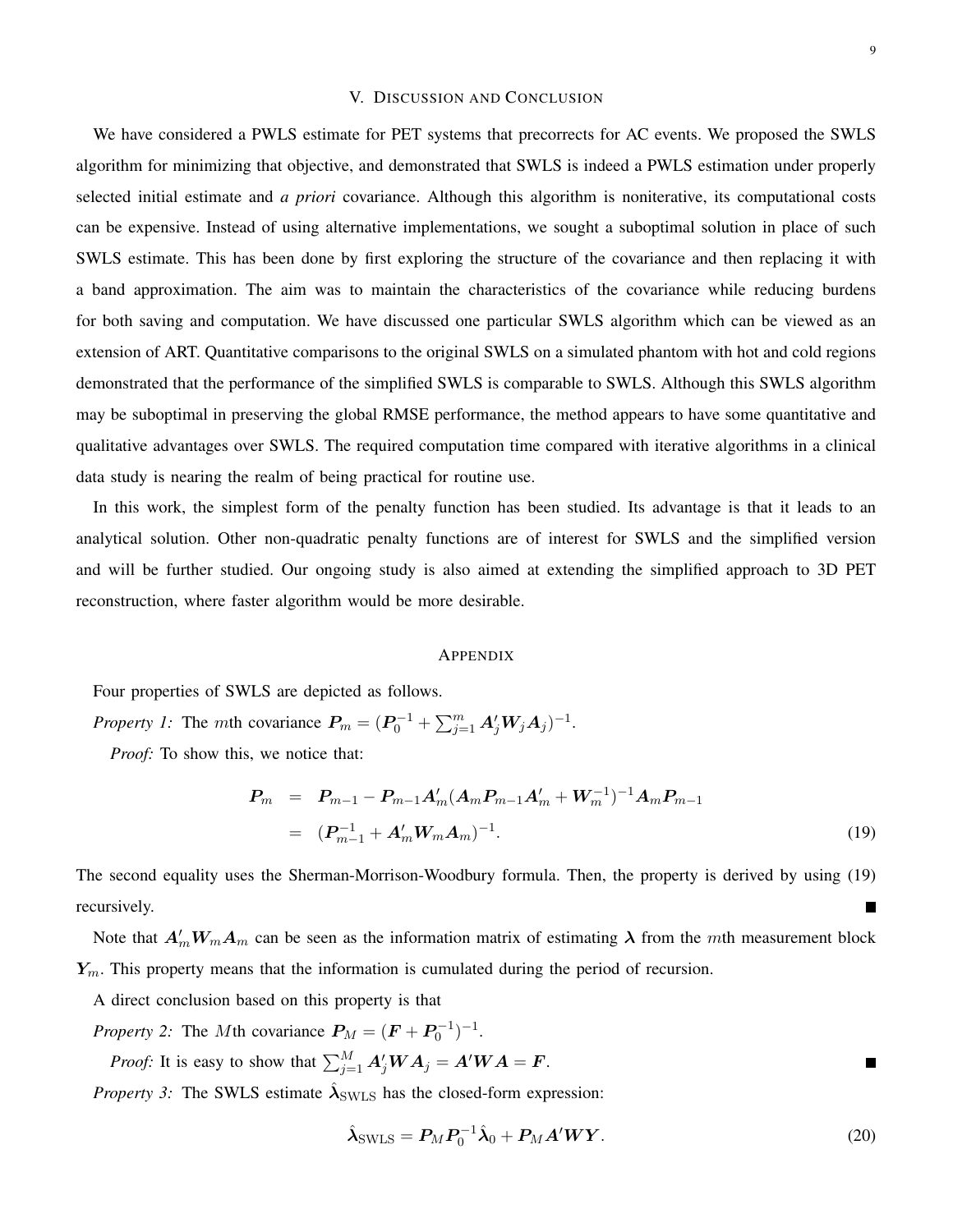*Proof:* From (5), we have

$$
\hat{\lambda}_m = (\mathbf{I}_p - \mathbf{K}_m \mathbf{A}_m) \hat{\lambda}_m + \mathbf{K}_m \mathbf{Y}_m. \tag{21}
$$

With some algebra, it can be shown that

$$
\boldsymbol{K}_m = (\boldsymbol{I}_p - \boldsymbol{K}_m \boldsymbol{A}_m) \boldsymbol{P}_{m-1} \boldsymbol{A}'_m \boldsymbol{W}_m. \tag{22}
$$

Substituting it into (21), we arrive at

$$
\hat{\lambda}_{m} = (I_{p} - K_{m}A_{m})\hat{\lambda}_{m-1} + (I_{p} - K_{m}A_{m})P_{m-1}A'_{m}W_{m}Y_{m} \n= (I_{p} - K_{m}A_{m})(\hat{\lambda}_{m-1} + P_{m-1}A'_{m}W_{m}Y_{m}) \n= (I_{p} - K_{m}A_{m})P_{m-1}(P_{m-1}^{-1}\hat{\lambda}_{m-1} + A'_{m}W_{m}Y_{m}) \n= P_{m}(P_{m-1}^{-1}\hat{\lambda}_{m-1} + A'_{m}W_{m}Y_{m}) \n= P_{m}P_{m-1}^{-1}\hat{\lambda}_{m-1} + P_{m}A'_{m}W_{m}Y_{m}.
$$
\n(23)

By using (23) recursively, we can deduce:

$$
\hat{\lambda}_{\text{SWLS}} = \hat{\lambda}_M = P_M P_0^{-1} \hat{\lambda}_0 + P_M A' W Y. \tag{24}
$$

Now we are able to explore the relations between  $\hat{\lambda}_{\text{SWLS}}$  and  $\hat{\lambda}_{\text{PWLS}}$ .

*Property 4:*  $\hat{\lambda}_{\text{SWLS}}$  is equal to  $\hat{\lambda}_{\text{PWLS}}$  if  $\hat{\lambda}_0 = 0$  and  $P_0^{-1} = \beta R$  where 0 denotes the zero vector.

*Proof:* This is easy to obtained by comparing the PWLS estimate (4) with the SWLS estimate (20). ■

#### **REFERENCES**

- [1] J. A. Fessler, "Penalized weighted least-squares image reconstruction for positron emission tomography," *IEEE Trans. Med. Imag.,* vol. 13, pp. 290–300, 1994.
- [2] J. A. Fessler, and A. O. Hero, "Penalized maximum-likelihood image reconstruction using space-alternating generalized EM algorithms," *IEEE Trans. Image. Process.,* vol. 4, pp. 1417-1429, 1995.
- [3] H. Q. Zhu, J. Zhou, H. Z. Shu, et al. "A novel weighted least squares PET image reconstruction method using adaptive variable index sets," *Digital Signal Processing,* vol. 16, pp. 106–119, 2006.
- [4] N. H. Clinthorne, "Constrained least-squares vs. maximum likelihood reconstructions for positron data. in *Proc. of 1992 IEEE Nucl. Sci. Symp. and Med. Imag. Conf.* 1992, pp. 1237–1239.
- [5] L. Kaufman, "Maximum likelihood, least squares, and penalized least squares for PET," *IEEE Trans. Med. Imag.,* vol. 12, pp. 200–214, 1993.
- [6] E. Mumcuogu, R. Leahy, S. R. Cherry, et al. "Fast gradient-based methods for Bayesian reconstruction of transmission and emission PET images," *IEEE Trans. Med. Imag.,* vol. 13, pp. 687–701, 1994.
- [7] J. Anderson, B. A. Mair, M. Rao, et al. "Weighted least-squares reconstruction methods for positron emission tomography," *IEEE Trans. Med. Imag.,* vol. 16 pp. 159–165, 1997.
- [8] J. A. Fessler, and S. D. Booth, "Conjugate-gradient preconditioning methods for shift-variant PET image reconstruction," *IEEE Trans. Image. Process.,* vol. 8 pp. 688–99, 1999.
- [9] K. Sauer, and C. Bouman, "A local update strategy for iterative reconstruction from projections," *IEEE Trans. Sig. Proc.,* vol. 41, pp. 534–548, 1993.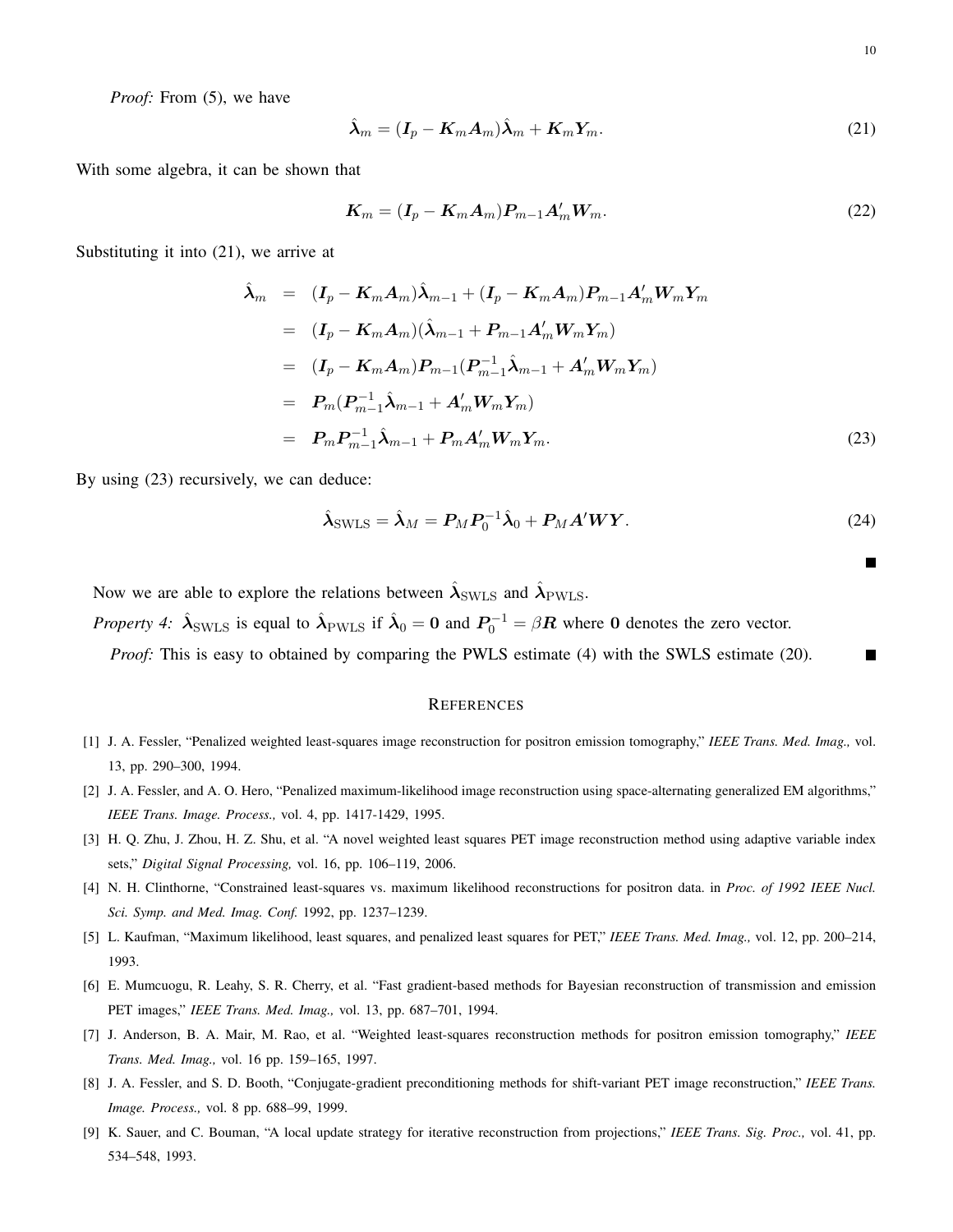- [10] C. Bouman, and K. Sauer, "A unified approach to statistical tomography using coordinate descent optimization," *IEEE Trans. Image. Process.,* vol. 5, pp. 480–492, 1996.
- [11] J. A. Fessler, E. P. Ficaro, N. H. Clinthorne, et al. "Grouped-coordinate ascent algorithms for penalized-likelihood transmission image reconstruction," *IEEE Trans. Med. Imag.,* vol. 16, pp. 166–175, 1997.
- [12] J. Llacer, and E. Veklerov, "Stopping rule for the MLE algorithm based on statistical hypothesis testing," *IEEE Trans. Med. Imag.,* vol. 6, pp. 313–319, 1987.
- [13] J. Zhou, and L. M. Luo, "Sequential weighted least squares algorithm for PET image reconstruction," *Digital Signal Processing,* vol. 16, pp. 735–745, 2006.
- [14] H. M. Hudson, and R. S. Larkin, "Accelerated image reconstruction using ordered subsets of projection data," *IEEE Tran. Med. Imag.,* vol. 13, pp. 601–609, 1994.
- [15] M. S. Grewal, and A. P. Andrews, Kalman Filtering: Theory and Practice Using MATLAB, *2nd edition,* Wiley-Interscience Publication: John Wiley & Sons, Inc., NY, 2001.
- [16] S. M. Kay, Fundamentals of Statistical Signal Processing. Volume I: Estimation Theory, Prentice Hall, Inc. 1993.
- [17] J. A. Fessler, and W. L. Rogers, "Spatial resolution properties of penalized-likelihood image reconstruction: space-invariant tomographs," *IEEE Trans. Image. Process.,* vol. 5, no. 9, pp. 1346–1358, 1996.
- [18] X. Ouyang, W. H. Wong, V. E. Johnson, et al. "Incorporation of correlated structural images in PET image reconstruction," *IEEE Trans. Med. Imag.,* vol. 13, pp. 627–640, 1994.
- [19] H. S. Lu, C. M. Chen, I. H. Yang, "Cross-reference weighted least square estimates for positron emission tomography," *IEEE Trans. Med. Imag.,* vol. 17, pp.1–8, 1998.
- [20] P. J. Green, "Bayesian reconstructions from emission tomography data using a modified EM algorithm," *IEEE Trans. Med. Imag.,* vol. 9, pp. 84–93, 1990.
- [21] M. Yavuz, and J. A. Fessler, "Penalized-likelihookd estimators and noise analysis for randoms-precorrected PET transmission scans," *IEEE Trans. Med. Imag.,* vol. 18, pp. 665–674, 1999.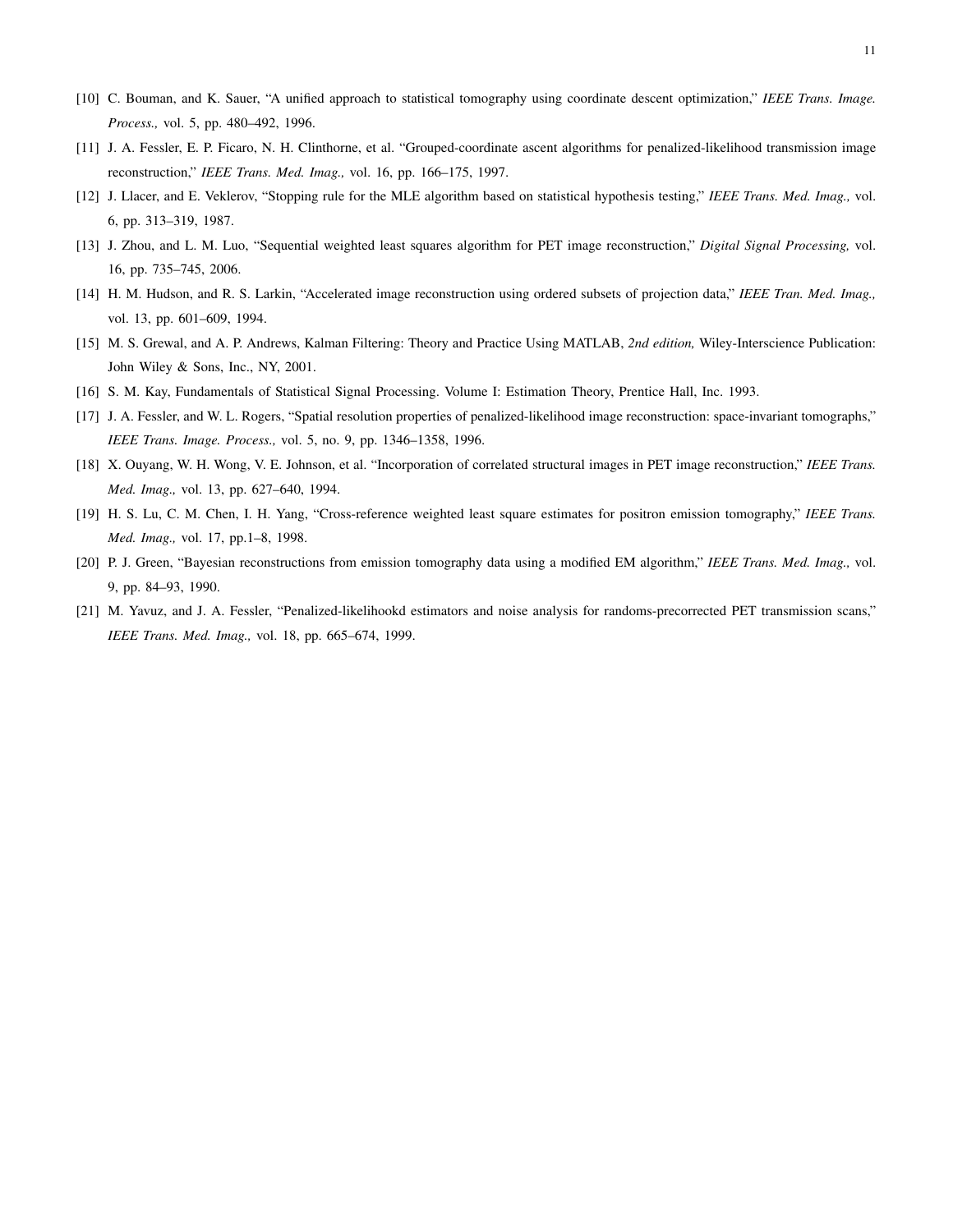#### TABLE I

COMPARISONS OF COMPUTATIONAL COST (UNIT IN SECOND). NUMBER IN BRACKET INDICATES THE ITERATION NUMBER.

|                 | $32 \times 32$ | $64 \times 64$ | $128\times128$ |
|-----------------|----------------|----------------|----------------|
| $OSL-EM(20)$    | 0.69           | 2.16           | 8.35           |
| CG(20)          | 0.94           | 3.03           | 9.72           |
| ICD $(5)$       | 9.28           | 29.21          | 92.83          |
| Simplified SWLS | 0.52           | 2.72           | 9.41           |



Fig. 1. A toy PET problem in which the system matrix A was computed by sampling a  $32 \times 32$  image with 32 angles (uniformly covering 180<sup>°</sup>) and 34 projections per angle. Both R and W were set to be identity matrices and  $\beta = 1.0$ . (a) the Fisher information matrix F; (b) the matrix  $P_M$  as well as the inversion of  $F + \beta R$ ; In order to visualize, the parts of matrix (the upper-left corner with size  $256 \times 256$ ) are shown. (c) a kernel (32 × 32) extracted from the 500th row of  $P_M$ ; (c) and (d) the corresponding horizontal and vertical profiles across the kernel.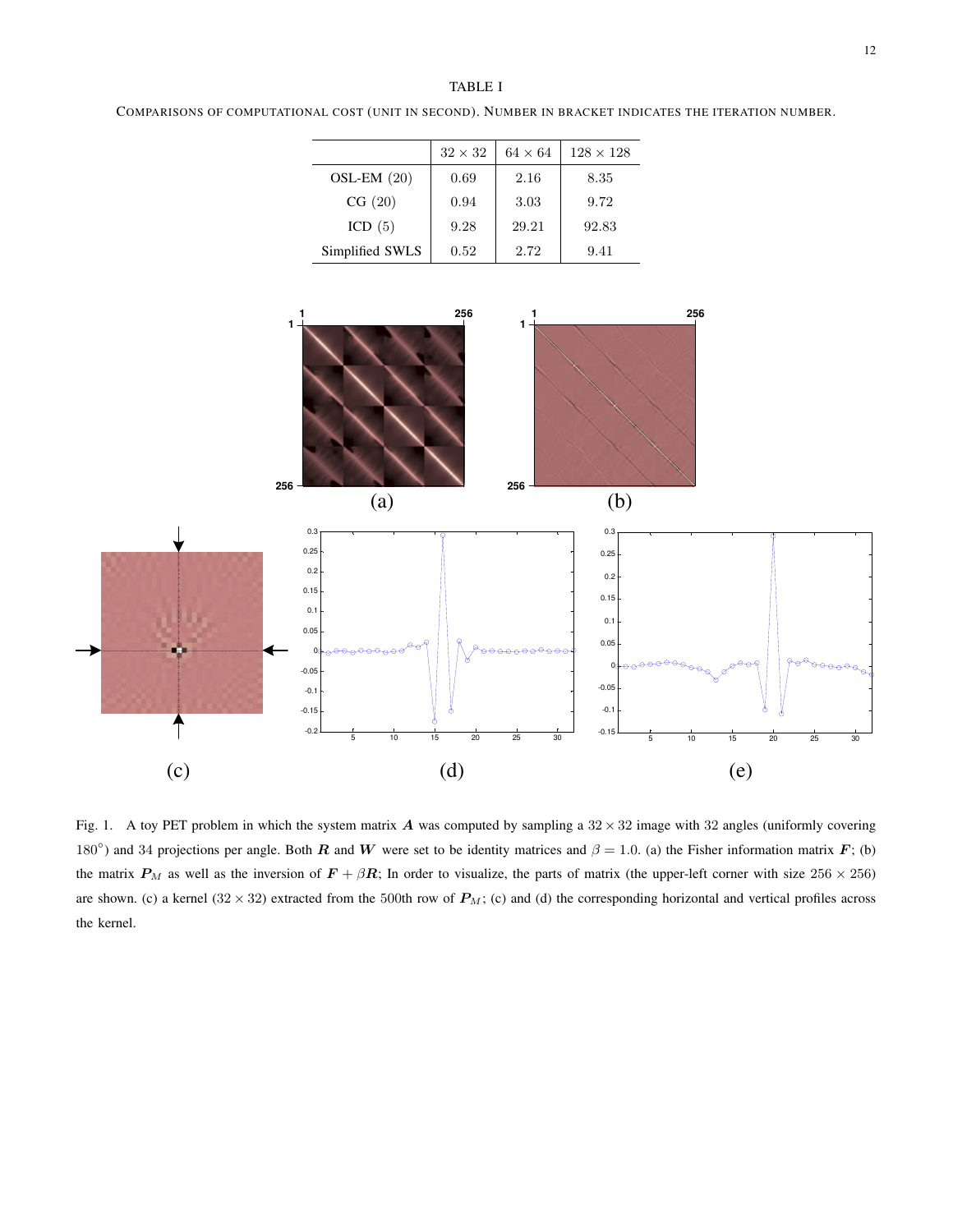

Fig. 2. (a) The computer simulated phantom. (b) The phantom with the three impulses. The bright dots indicate their positions.



Fig. 3. RMSE changes as a function of β. (a), (b) and (c) are results corresponding to the lower, medium and high counts raw data, respectively.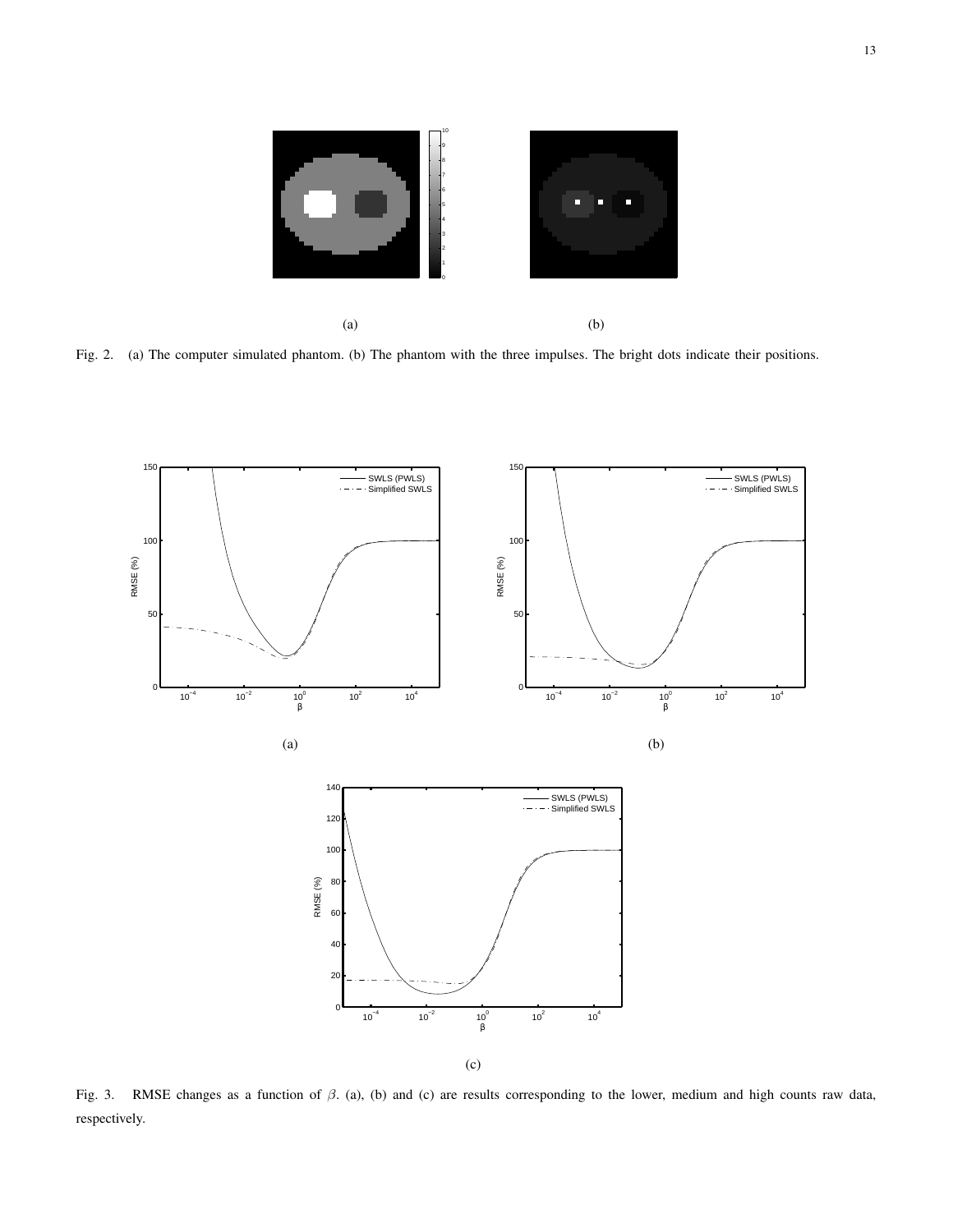

(a)

 $12$ Reference SWLS (PWLS) Simplified SWLS  $10$ 8 Pixel Value 6 4 2 0 −2 5 10 15 20 25 30 Pixel Index (b) (c) 0.06 SWLS (PWLS) Simplified SWLS 0.055 0.05 0.045 Standard Deviation Standard Deviation 0.04 0.035 0.03 0.025 0.02 0.015 5 10 15 20 25 30 Pixle Index (d) (e)

Fig. 4. (a) Reconstructions for medium-count data. left: the simplified SWLS; right: SWLS. (b) The mean images. left: the simplified SWLS; right: SWLS. (c) The central horizontal profile of the mean images. (d). The standard deviation images. left: the simplified SWLS, and right: SWLS. (e) The central horizontal profile of the standard deviation images. Note that images have been scaled to the same gray-level for a good comparison.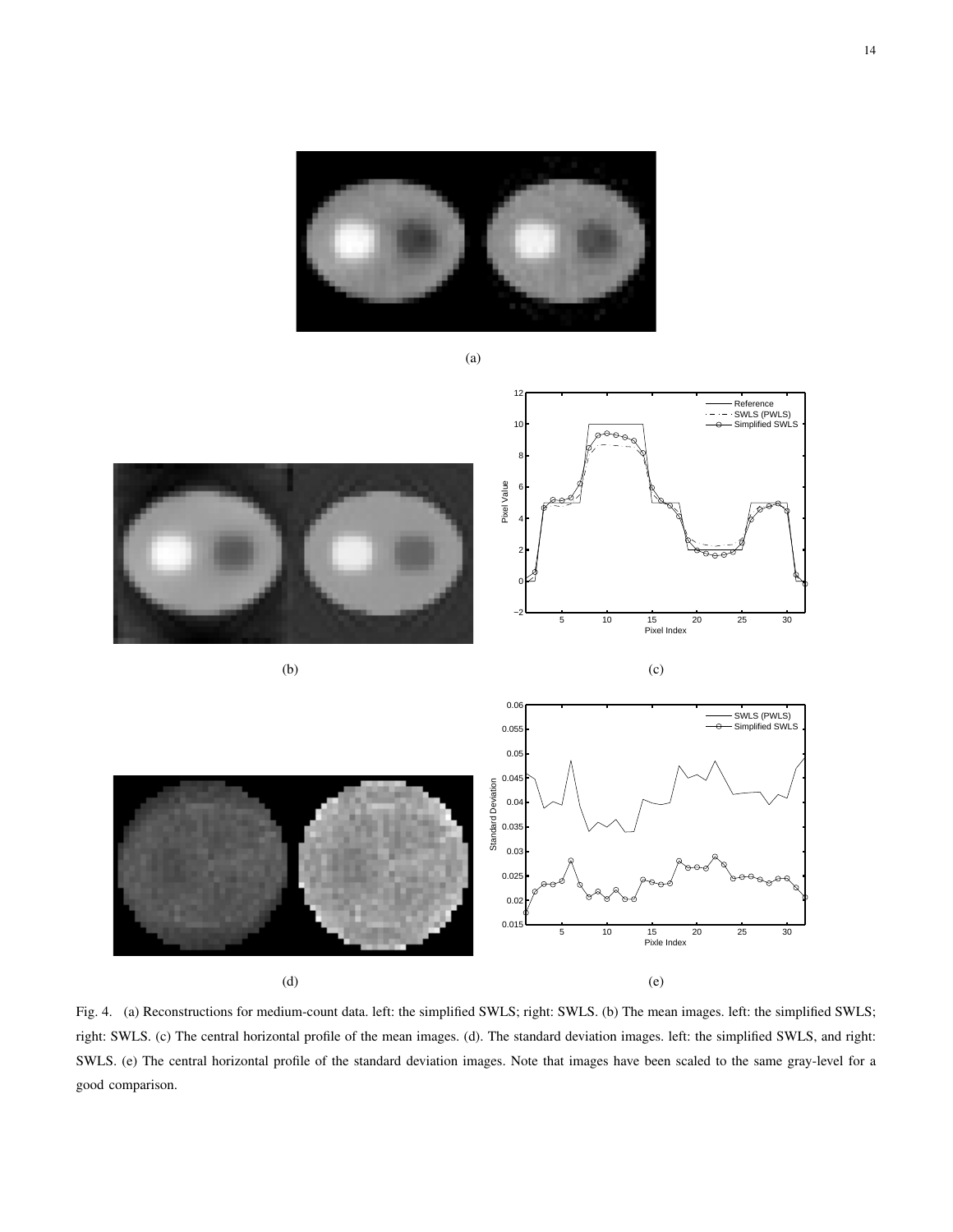

Fig. 5. Bias-Std. Dev. tradeoff curves for hot region (the first column) and the cold region (the second column). From top to bottom: results using low, high activity noisy measurement data.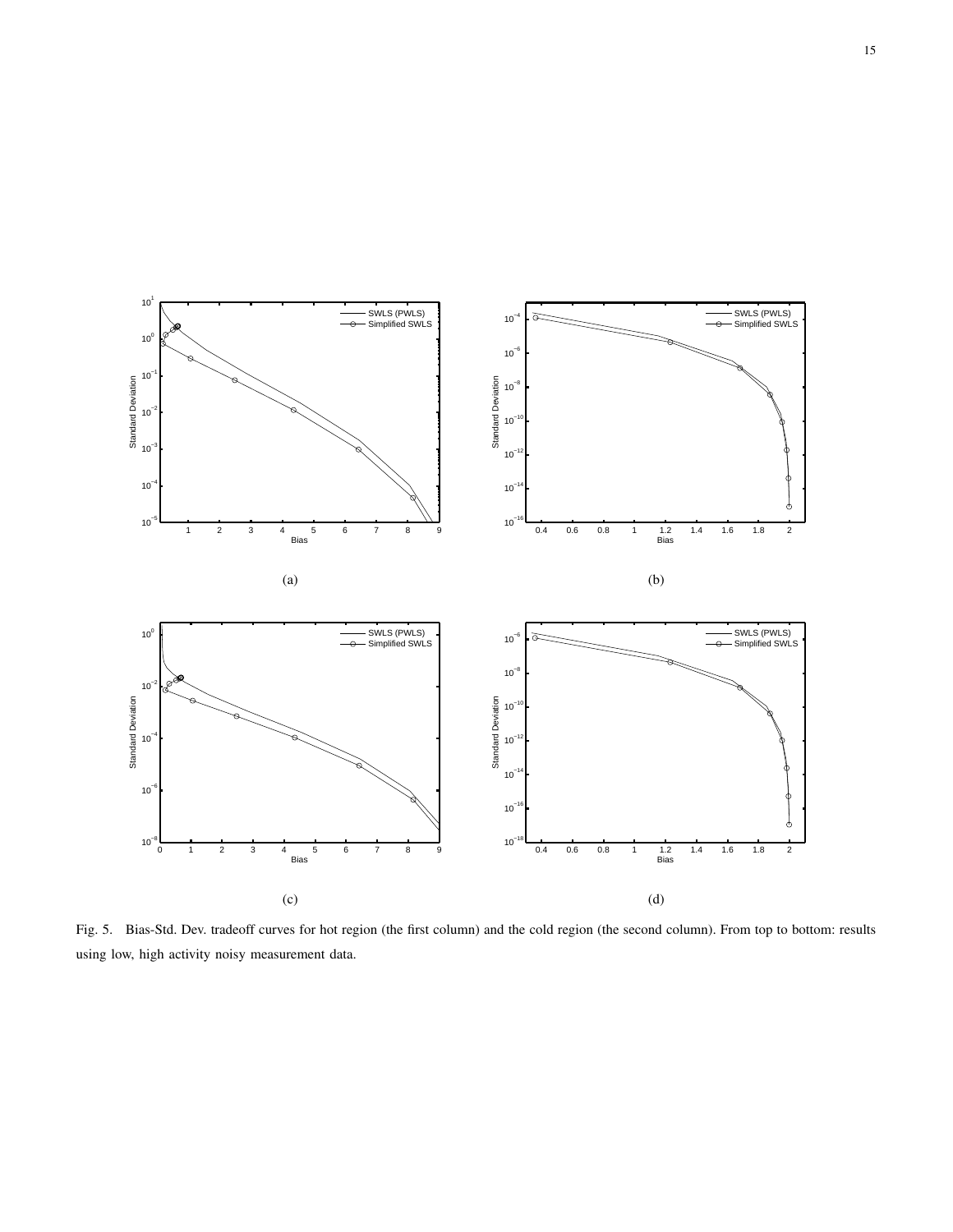

Fig. 6. Local impulse profiles estimated with different  $\beta$ . From top to bottom: results using  $\beta = 0.05$ , 0.5 and 1.5, respectively. ——–: SWLS, —◦—: Simplified SWLS.



Fig. 7. Image reconstruction from clinical brain PET raw data using: (from left to right) OSL-EM (#20 ite.), CG (#20 ite.), ICD (#5 ite.) and the simplified SWLS (all algorithm use  $\beta = 0.05$ ).